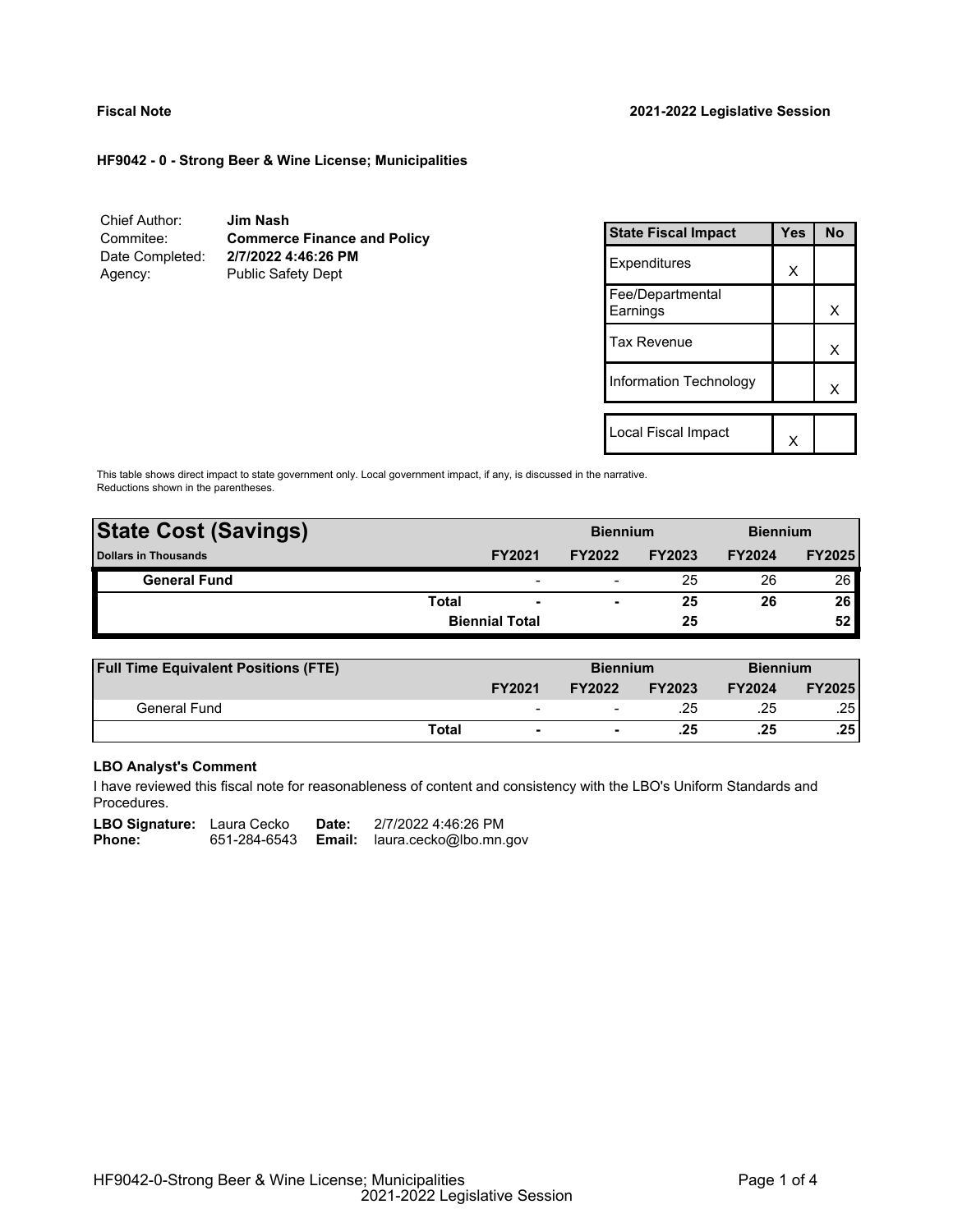# **State Cost (Savings) Calculation Details**

This table shows direct impact to state government only. Local government impact, if any, is discussed in the narrative. Reductions are shown in parentheses.

\*Transfers In/Out and Absorbed Costs are only displayed when reported.

| State Cost (Savings) = 1-2                        |              |                          | <b>Biennium</b> |               | <b>Biennium</b> |                 |
|---------------------------------------------------|--------------|--------------------------|-----------------|---------------|-----------------|-----------------|
| <b>Dollars in Thousands</b>                       |              | <b>FY2021</b>            | <b>FY2022</b>   | <b>FY2023</b> | <b>FY2024</b>   | <b>FY2025</b>   |
| <b>General Fund</b>                               |              |                          |                 | 25            | 26              | 26              |
|                                                   | <b>Total</b> | -                        | -               | 25            | 26              | 26 <sub>1</sub> |
|                                                   |              | <b>Biennial Total</b>    |                 | 25            |                 | 52              |
| 1 - Expenditures, Absorbed Costs*, Transfers Out* |              |                          |                 |               |                 |                 |
| <b>General Fund</b>                               |              |                          |                 | 25            | 26              | 26              |
|                                                   | <b>Total</b> |                          | ٠               | 25            | 26              | 26              |
|                                                   |              | <b>Biennial Total</b>    |                 | 25            |                 | 52              |
| 2 - Revenues, Transfers In*                       |              |                          |                 |               |                 |                 |
| <b>General Fund</b>                               |              |                          |                 |               |                 |                 |
|                                                   | <b>Total</b> | $\overline{\phantom{0}}$ | ۰               | ٠             | ۰               | ۰               |
|                                                   |              | <b>Biennial Total</b>    |                 |               |                 |                 |

# **Bill Description**

HF9042 amends MN 340A.404 to allow a municipality to issue an on-sale wine and an on sale malt liquor license to a baseball team competing in a league established by the Minnesota Baseball Association for the purpose of summer town ball games.

The bill proposal is effective the day following enactment.

### **Assumptions**

AGED contacted the Minnesota Baseball Association and learned there are approximately 433 teams as potential liquor licensing applicants.An Office Administrative Specialist Intermediate (OASI) will complete the remaining licensing functions to receive and review the application for completeness, verify liquor liability insurance, confirm the licensing fee has been paid to the local authority, obtain any related buyers' card permit fees, reconcile those permit with the liquor license within the state wide database, issue the liquor license, and communicate any concerns to the applicant and/or the issuing authority.

On-sale wine and on-sale liquor licenses are issued by the local authority. AGE's role is to certify the local authority's application, verify liquor liability insurance, approve the license then add it to state wide liquor licensing data base.

AGED contacted the Minnesota Baseball Association and learned there are approximately 433 teams as potential liquor licensing applicants. AGED assumes a very high demand for the teams participating in the Minnesota Baseball Association to obtain liquor licensing.

On-sale wine and on-sale liquor licenses are issued by the local authority. AGE's role is to certify the local authority's application, verify liquor liability insurance, approve the license then add it to state wide liquor licensing data base.

AGE has one Special Agent (SA) with access to the statewide liquor licensing data base. This agent will add the new liquor license type, and add the accompanying name, doing business as, address, phone, email, and insurance data entry fields.

### **Expenditure and/or Revenue Formula**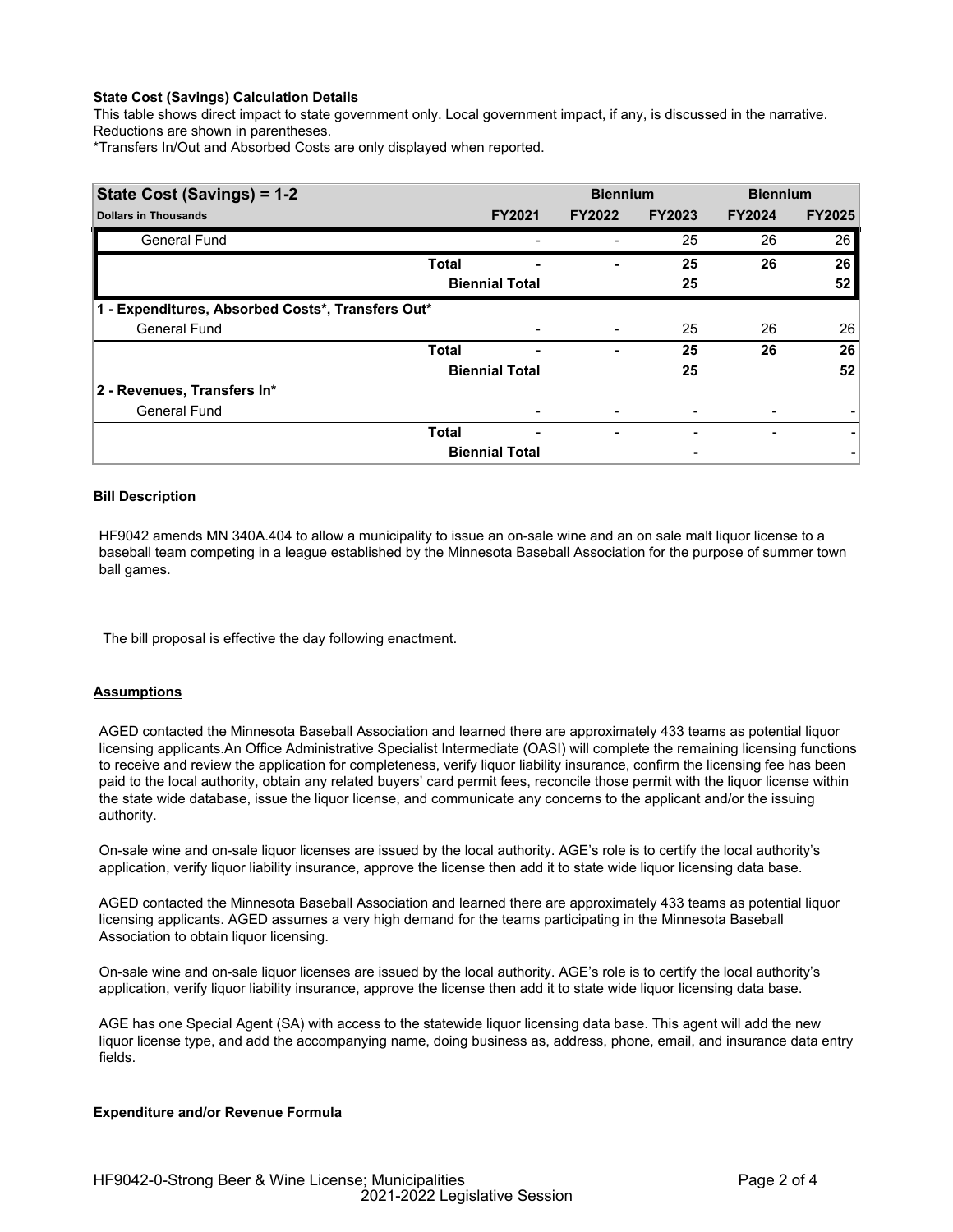| HF9042 Wine and Beer Town Ball tasks required by Bill Introduction                     |                   |                   |                            |
|----------------------------------------------------------------------------------------|-------------------|-------------------|----------------------------|
|                                                                                        | <b>OASI hours</b> | <b>LCIS hours</b> | <b>Special Agent hours</b> |
| Add new license type to records management<br>system                                   |                   |                   | 0.25                       |
| Receive and review application for completeness,<br>verify liquor liability insurance. | 0.25              |                   |                            |
| Data entry for application, license fee, daily<br>deposit                              | 0.25              |                   |                            |
| Follow-up and final license issuance                                                   | 0.25              |                   |                            |
| RIC permit (buyers card)                                                               | 0.25              |                   |                            |
|                                                                                        |                   | $\mathbf 0$       | 0.25                       |
|                                                                                        |                   |                   |                            |
| 1 hour of OASI tasks x the assumed 433<br>applications=                                |                   | 433   hours/ 2080 | $.2$ FTE                   |
| .25 hour SA x the assumed 433 applications=                                            | 108               | hours/2080        | .05 FTE                    |

No revenues are realized at the state. On-sale wine and on-sale malt liquor licenses are issued by the local authority. Licensing fees are paid to the issuing authority.

### OASI Office Adminstrative Assistant Intermediate

SA Special Agent. AGED has not hired a Special Agent at or below midrange salary recently. Instead, all Special Agents have been salaried at steps towards the highest brackets available to them, due to experience. Because of this, it is necessary to account for

actual possible costs via the maximum salary and fringe benefit request. Costs are calculated effective July 1, 2021.

|                                     | <b>FTE</b> | FY <sub>21</sub> | <b>FY22</b> | <b>FY23</b>     | l FY24                 | <b>FY25</b> |
|-------------------------------------|------------|------------------|-------------|-----------------|------------------------|-------------|
| <b>Special Agent</b>                | .05        | l 0              | 0           | 8,328.92<br>\$  | $\frac{1}{2}$ 8,505.23 | \$8,505.23  |
| Office Admin. Spec.<br>Intermediate | 0.25       | l 0              |             | 16,836.29<br>\$ | \$17,130.16            | \$17,130.16 |
| Salary & Fringe Total               |            | $\Omega$         | 0           | \$25,165.21     | \$26,635.39            | \$26,635.39 |

# **Long-Term Fiscal Considerations**

The number of baseball teams competing in the Minnesota Baseball Association may increase or decrease over time.

# **Local Fiscal Impact**

On-sale wine and on-sale malt liquor licenses are issued by the local authority, and any licensing fee is set by and paid to the local authority.